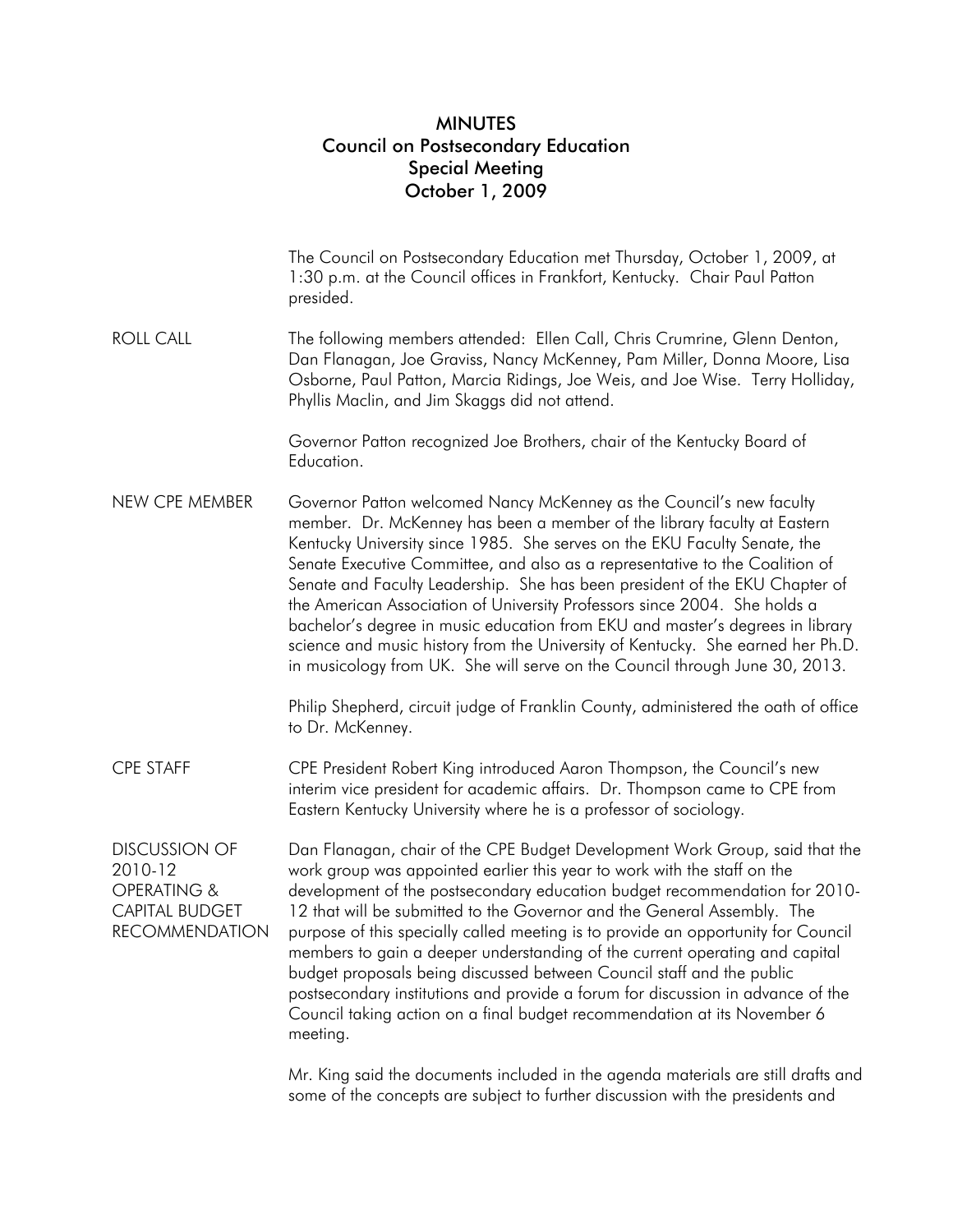chief budget officers. The Council staff has held regular meetings with the presidents and the chief budget officers over the last several months, and these groups will be meeting in the weeks leading up to the November meeting to finalize the request.

The budget request consists of three categories:

- 1. Institutional Operating Funds These are state General Funds requested on behalf of the institutions to support their unique missions and House Bill 1 goals. These state appropriations are used for educational and general expenditures on campus including faculty and staff salaries, benefits, scholarships, utilities, etc.
- 2. Capital Investments These are state bond-funded and institution agency-funded capital projects proposed for the 2010-12 biennium. Capital investments typically include specific building requests as well as several funding pools that are distributed among the institutions to assist with preserving existing buildings (i.e., new roofs, plumbing, electrical, etc.), as well as updating information technology across the system.
- 3. Agency Operating Funds These are General Funds used to primarily support various statewide educational programs and services (e.g., Kentucky Adult Education, contract spaces, Kentucky Postsecondary Education Network, Kentucky Virtual Library, etc.), as well as the Council's core statewide coordinating function.

The Council staff provided separate agenda items on each one of these areas for review and discussion.

To assist with the 2010-12 budget request process, the Council's Budget Development Work Group also recommended producing several additional documents including:

- Points of Consensus This document is a collaborative work product between Council staff and the institutions that reinforces basic principles to guide the development of the 2010-12 operating and capital budget recommendation. It provides historical context for the request and focuses on two areas, base funding and capital investments.
- Institutional Strategic Initiative Summaries Given the budget uncertainty for 2010-12, if funds do become available above the technical adjustments being requested, these brief summaries highlight university and KCTCS strategic initiatives that would be undertaken that support institutional business plans or strategic plans consistent with the mandates of House Bill 1.

At the September CPE meeting, Council staff provided an update on initial revenue planning estimates for the next biennium that were released by the Office of the State Budget Director, in conjunction with the Consensus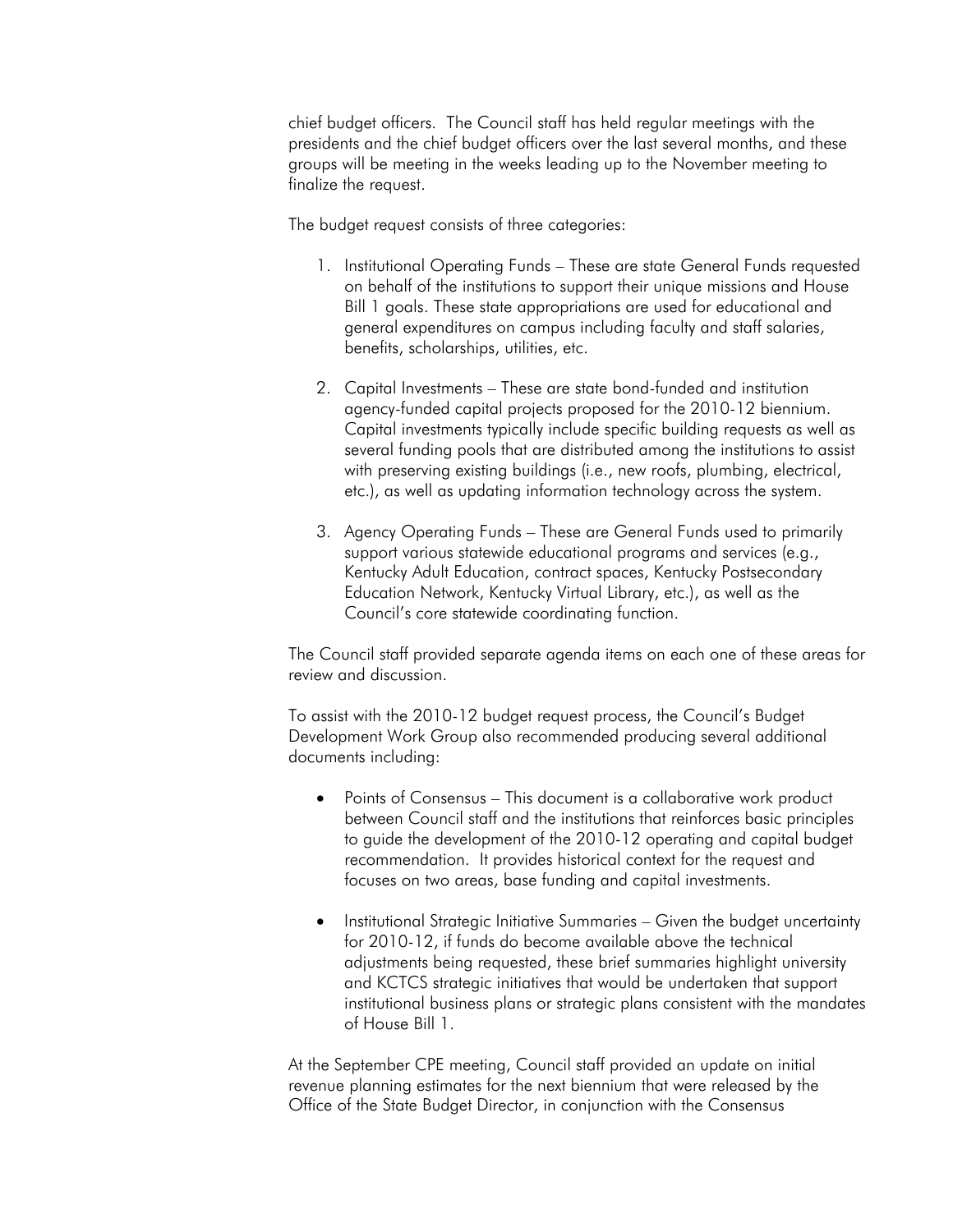|                                                        | Forecasting Group (CFG). At that time, the budget planning estimates called for<br>an increase in General Fund revenue of \$127 million (1.5 percent growth) in<br>FY11 and an increase of \$290 million (3.5 percent growth) in FY12. The CFG<br>met again September 25 to review various state and national economic data<br>related to the FY10-12 General Fund revenue forecast. There is significant<br>concern about Kentucky's employment levels and their ability to rebound over the<br>next several years. At the meeting's conclusion, the CFG chair directed OSBD's<br>economic analysis staff to generate two scenarios for their next meeting on<br>October 12. These new CFG General Fund numbers will be instructive to the<br>Council in order to draft a reasonable, yet aggressive 2010-12 state<br>appropriation request for postsecondary education. These numbers will be<br>updated once more, in December, and those numbers will be the official CFG<br>numbers which will undergird the biennial executive budget the Governor<br>introduces to the 2010 session of the General Assembly in January. The Council<br>staff will share these updates with the CPE members. |
|--------------------------------------------------------|----------------------------------------------------------------------------------------------------------------------------------------------------------------------------------------------------------------------------------------------------------------------------------------------------------------------------------------------------------------------------------------------------------------------------------------------------------------------------------------------------------------------------------------------------------------------------------------------------------------------------------------------------------------------------------------------------------------------------------------------------------------------------------------------------------------------------------------------------------------------------------------------------------------------------------------------------------------------------------------------------------------------------------------------------------------------------------------------------------------------------------------------------------------------------------------------------|
|                                                        | Mr. Flanagan said that the CPE members appreciate this opportunity to discuss<br>the budget recommendation prior to taking action in November. He said that<br>each CPE member should take seriously their responsibility to recommend this<br>budget in November and asked them to direct questions in the interim to the<br>Council staff.                                                                                                                                                                                                                                                                                                                                                                                                                                                                                                                                                                                                                                                                                                                                                                                                                                                       |
| <b>UPDATE ON</b><br>2010-11 TUITION<br>SETTING PROCESS | A brief update on the 2010-11 tuition setting process was included as an agenda<br>item since revenue from tuition becomes even more essential in a budget<br>environment where there are limited or no additional state appropriations to<br>support increases in fixed costs and general operations of the postsecondary<br>education system. The Council will take action on 2010-11 tuition rates in 2010.                                                                                                                                                                                                                                                                                                                                                                                                                                                                                                                                                                                                                                                                                                                                                                                     |
|                                                        | Mr. King mentioned that during the last tuition cycle several campuses requested<br>converting their flat rate tuition model to a per credit hour model. This<br>conversion was delayed at that time but the campuses were assured that this<br>would be considered for 2010-11. The Council staff has begun these<br>discussions with the campuses and several of them may choose to move to the<br>per credit hour model for the 2010-11 rates.                                                                                                                                                                                                                                                                                                                                                                                                                                                                                                                                                                                                                                                                                                                                                  |
| PLANS FOR JOINT<br>CPE/KBE/EPSB<br><b>MEETING</b>      | Mr. King said that the staffs of CPE, the Kentucky Board of Education, and the<br>Education Professional Standards Board are planning a joint meeting early in<br>2010 to endorse statewide standards for college readiness in response to Senate<br>Bill 1 requirements. Senate Bill 1, signed by Governor Beshear in March 2009, is<br>a significant piece of education legislation that revises the assessment and<br>accountability system for P-12 education and calls for greater alignment between<br>the K-12 and postsecondary education systems. This joint meeting will be an<br>historic event where these three agencies come together to adopt common<br>standards that will increase the rigor and focus the content of P-12 education,<br>thus increasing the number of students who are college ready.                                                                                                                                                                                                                                                                                                                                                                            |
| RACE TO THE TOP                                        | Mr. King said that there is a federal grant opportunity that will be funded through<br>the U.S. Department of Education known as Race to the Top. The grant process                                                                                                                                                                                                                                                                                                                                                                                                                                                                                                                                                                                                                                                                                                                                                                                                                                                                                                                                                                                                                                |